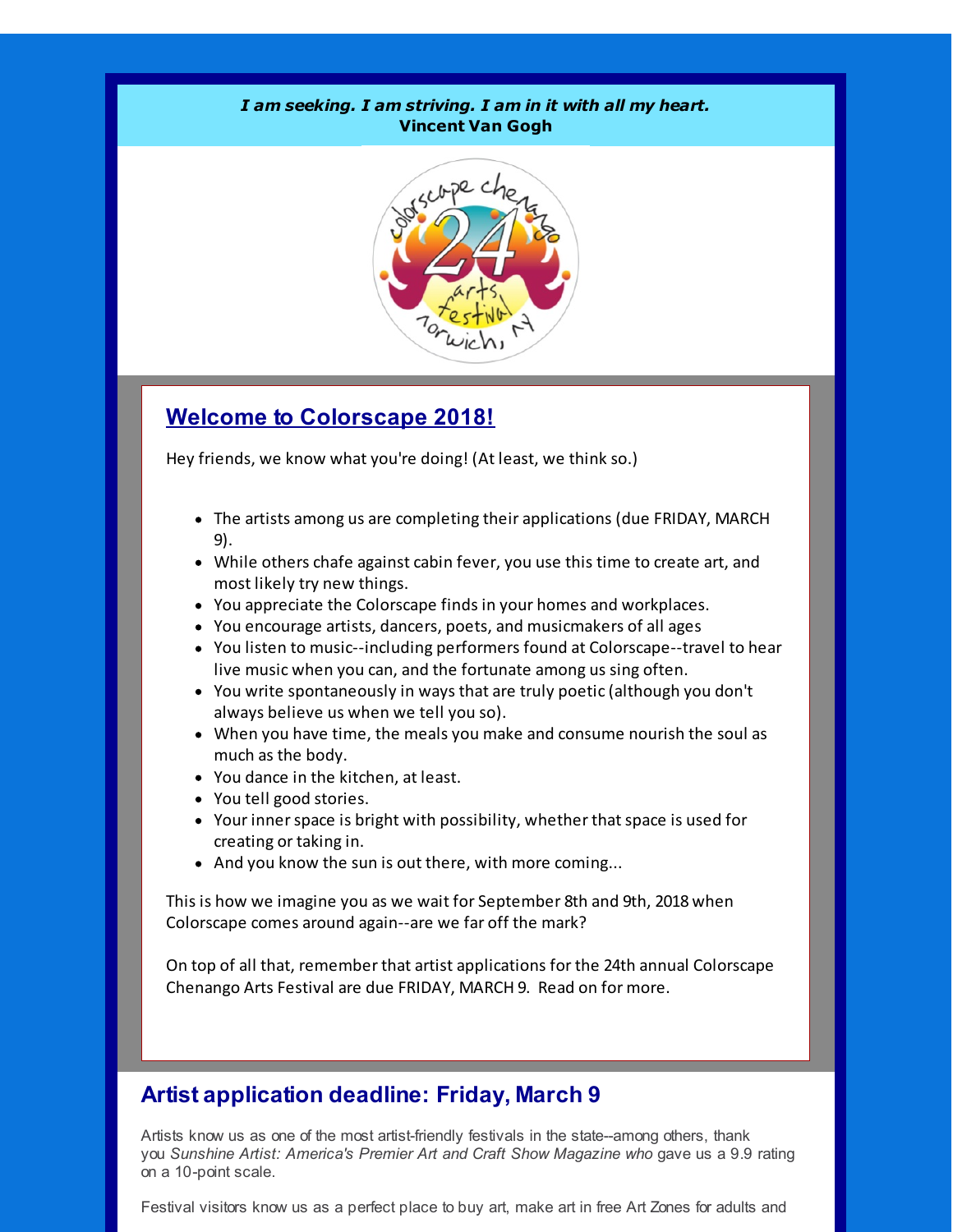children, hear world-class live music, and experience a whole constellation of arts and familyfriendly experiences.

We encourage returning and new (to us) artists to apply for the 125 available slots. A jury will choose exhibitors based on creativity, workmanship, continuity of work, and overall appearance of display. (Awards given during the Colorscape weekend will include all these criteria plus audience interaction.) Jury decisions will be mailed by April 13, 2018. Late applications may be accepted at the discretion of the jury where space is available.

Categories: ceramics, drawing/pastels, glass, metalwork, oil/acrylic painings, sculpture, fiber, fiber wearable, jewelry, mixed media, photography, watercolors, wood, and OTHER.

Full details and an artist [application](http://r20.rs6.net/tn.jsp?f=001Dz-oMT7fE9EqlRoF2JLN73Z-9taaGkkU9PPNHJq07kntwPv26TF79mlyLURDKv7eTB2H2VVF5OASnMdPCmZpXzBRuQICJu8BERFgYhrVXDCiKx2xjxlvVVxWW9mxVziMmGATt93owx0TyTduN4rej2F71Ap6Sdltwl8v0Y5WYWFYhH12F_XwZjksHnnXCa5U&c=&ch=) are available on our [website.](http://r20.rs6.net/tn.jsp?f=001Dz-oMT7fE9EqlRoF2JLN73Z-9taaGkkU9PPNHJq07kntwPv26TF79mlyLURDKv7eBIM1TOdiYBOCd7lM3cQUZWlXcH01z5LcvcLcwSZ2QkLqI7P4W4hnA8M6LT07vMl7-Tk97Az30SkbycFpK2piXOaPCNLWsRxM0vYlfsRDxa4=&c=&ch=) For questions, contact Peggy Finnegan, Visual Arts Coordinator, at 607-316-3212 or finnjp@stny.rr.com.

### **2018 t-shirt design**

Check out this great new work by Ann Coe chosen as this year's official t-shirt design.

T-shirt art isn't just a fun addition to the festival; it becomes part of the Colorscape legacy we watch for in photos, in crowds, and on the street. We've seen instant friendships inspired by festival shirts sighted in unexpected places at unexpected times.

Thank you, Ann.



#### **Strategic development retreat held**

On a bitterly cold Saturday in January, 23 intrepid dreamers donated a full day to dream big about Colorscape. Facilitator Jane Coddington met with artists and dancers, teachers and business executives, lawyers, a banker, youth and senior citizens, city and county officials, and arts activists to begin shaping a 3-year strategic plan.

We started with our mission and our vision, then talked candidly and generously about all that we love about Colorscape and all that we'd like to see in the years to come. Our 25th anniversary in 2019 figured prominently.

As you might expect, there was more than a little laughter and some playful demonstrations. How couldn't there be? We can't talk about this remarkable, varied, and growing festival without feeling sparked and fortunate.

We are so grateful to all those who participated. Your contributions--and the contributions of artists, visitors, performers, volunteers, sponsors, donors, and local supporters every year--together make an inland sea of celebration. It's all here, and it's a FREE, two-day annual experience. It doesn't escape us that Colorscape helps support creatives make a living, and helps enrich those who purchase art and music to enjoy all year long. How did we get so lucky?!

**Mission: to thrive as an interactive festival featuring quality arts and crafts, music, literary, and performance art for all ages.**

**Vision: Colorscape Chenango is the premier free arts festival in the heart of Central New York.**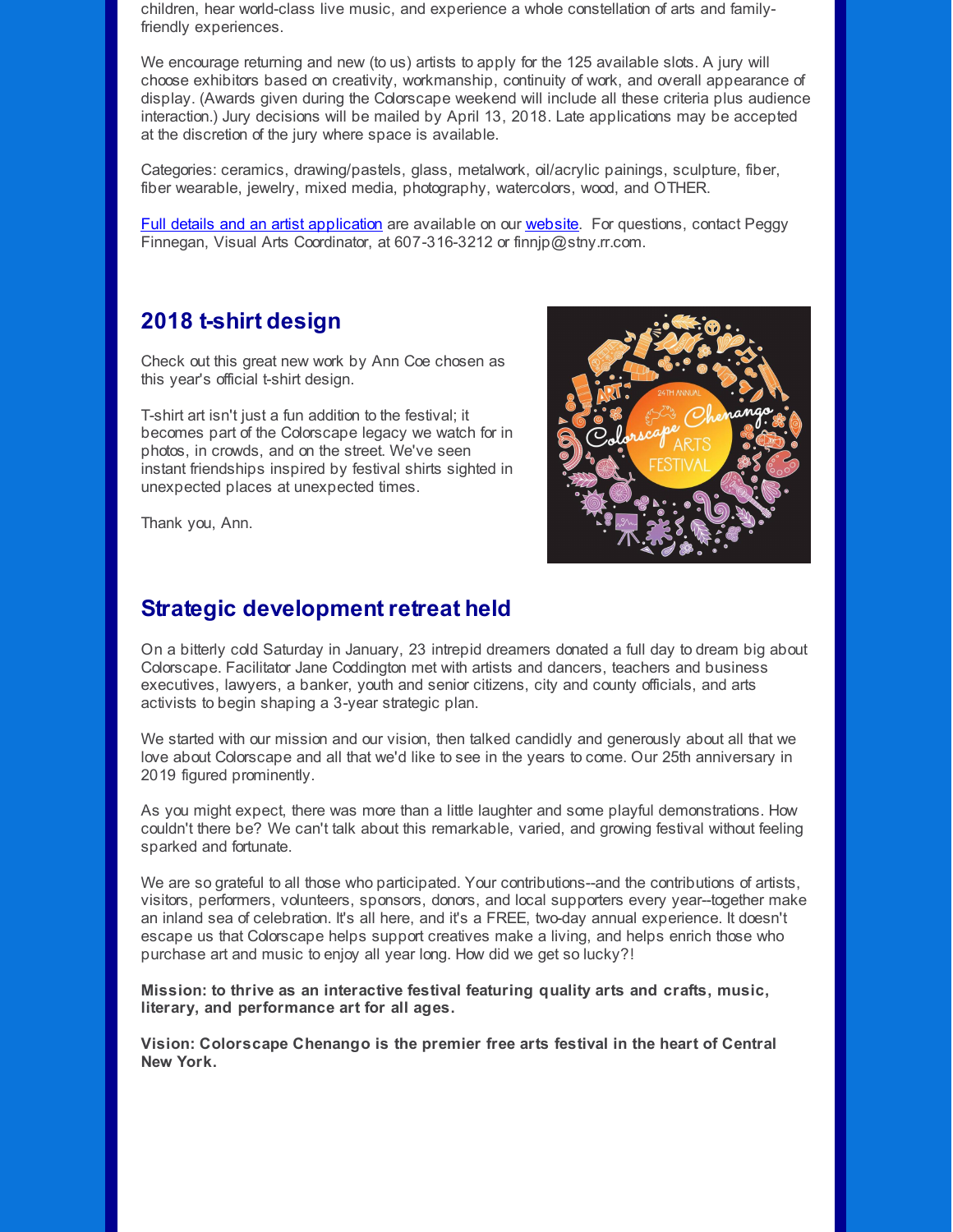Community<br>
senses Community<br>
creativity<br>
Inspiration<br>
Foitivity / Joy<br>
Energy Tsenses celebration<br>
Diversity + Balance Talent/caliber Part, music 12x Tradition



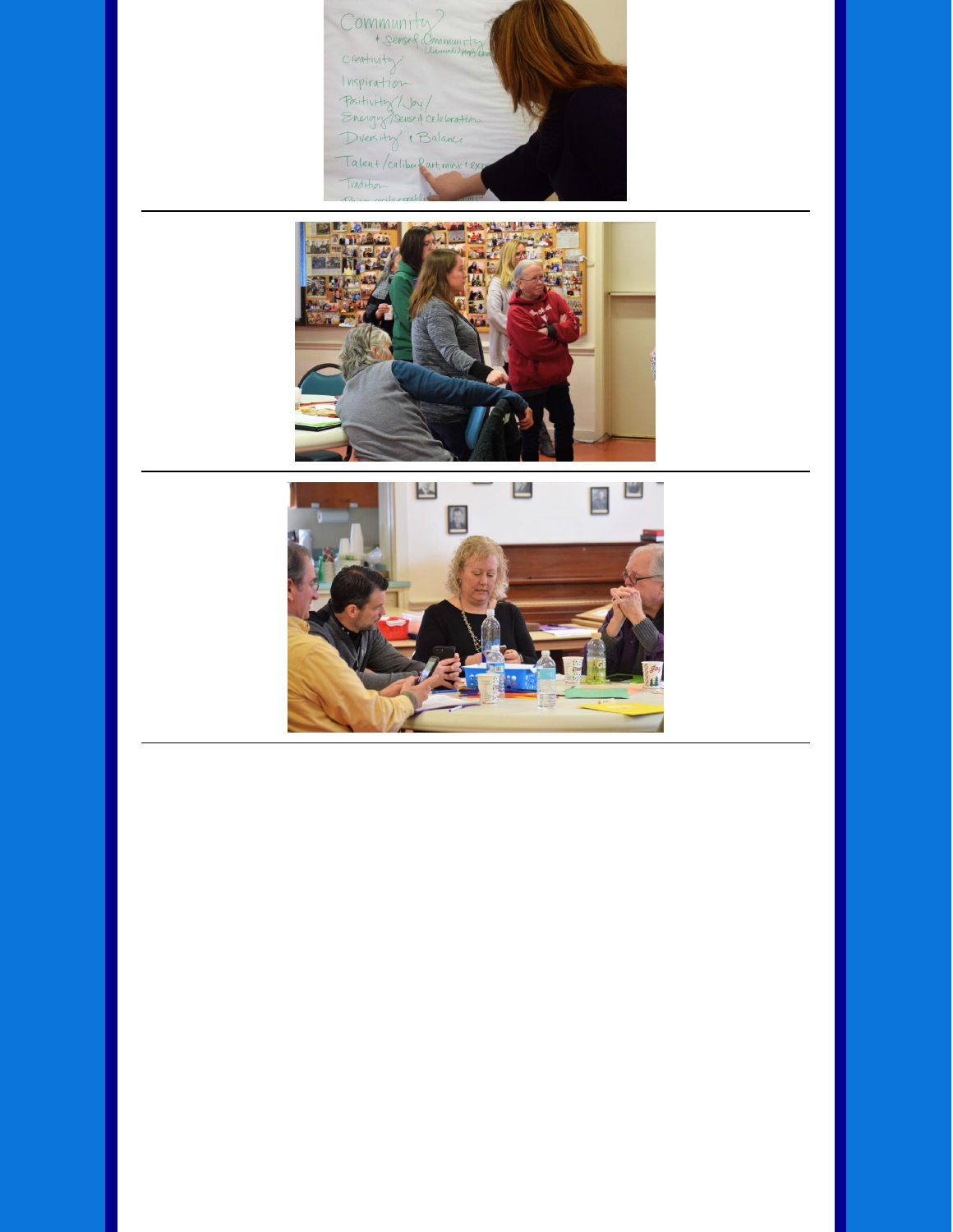

## **John Hall Band to play**

We are so pleased to share early performer news: the John Hall Band will make its debut at Colorscape on Sunday, September 9. After that, we don't know where to start: John Hall is one of the singularly most interesting musicians we've ever had join us for reasons that require a long Wikipedia entry to explain.

Was he your US Representative from New York's 19th congressional district from 2007- 2011. Or do you know him from the Orleans era? (Yes, that was his band.) Or maybe the No Nukes work he's done? Or did you hear him with Bonnie Raitt and the expanded pantheon of major performers that helped shape American music across several decades? Oh my goodness.

We'd need a month of newsletters to tell it all so we'll just share the links (including Wikipedia, of course): [www.johnhallmusic.com](http://r20.rs6.net/tn.jsp?f=001Dz-oMT7fE9EqlRoF2JLN73Z-9taaGkkU9PPNHJq07kntwPv26TF79mlyLURDKv7erHB9F_hQYus7twYzhPtQVFBB9U7HFCYMJGInmLYZQclwnJSap83cji4YmYQh5Y5k-rZ_5r3uH3TyMFFfSwHNttYduLRxkbnQ-DMmFCAJuQmvpO9xkooYNA==&c=&ch=), John Hall's [Wikipedia](http://r20.rs6.net/tn.jsp?f=001Dz-oMT7fE9EqlRoF2JLN73Z-9taaGkkU9PPNHJq07kntwPv26TF79mlyLURDKv7e0mSzEARgZmERAfhznA9rUSWwxBqKLzakf1wZ_i6E73WINu8-bGo4YcE9hkROdHTdt31l6fL9grtI8iUbQGAgAxGd70KVrklmuXHoi4nxY8_HuQfkTTQB_l8AZlAs2f4tc7IZkkZXpWa5CCB75UgnlOkKvlffTLJQATbo6BiIwfs=&c=&ch=) entry



# **So much gratitude**

Colorscape is made possible, in part, by the Broome, Chenango and Otsego Decentralization Program, administered by the Chenango Arts Council and made possible by the New York State Council on the Arts with the support of